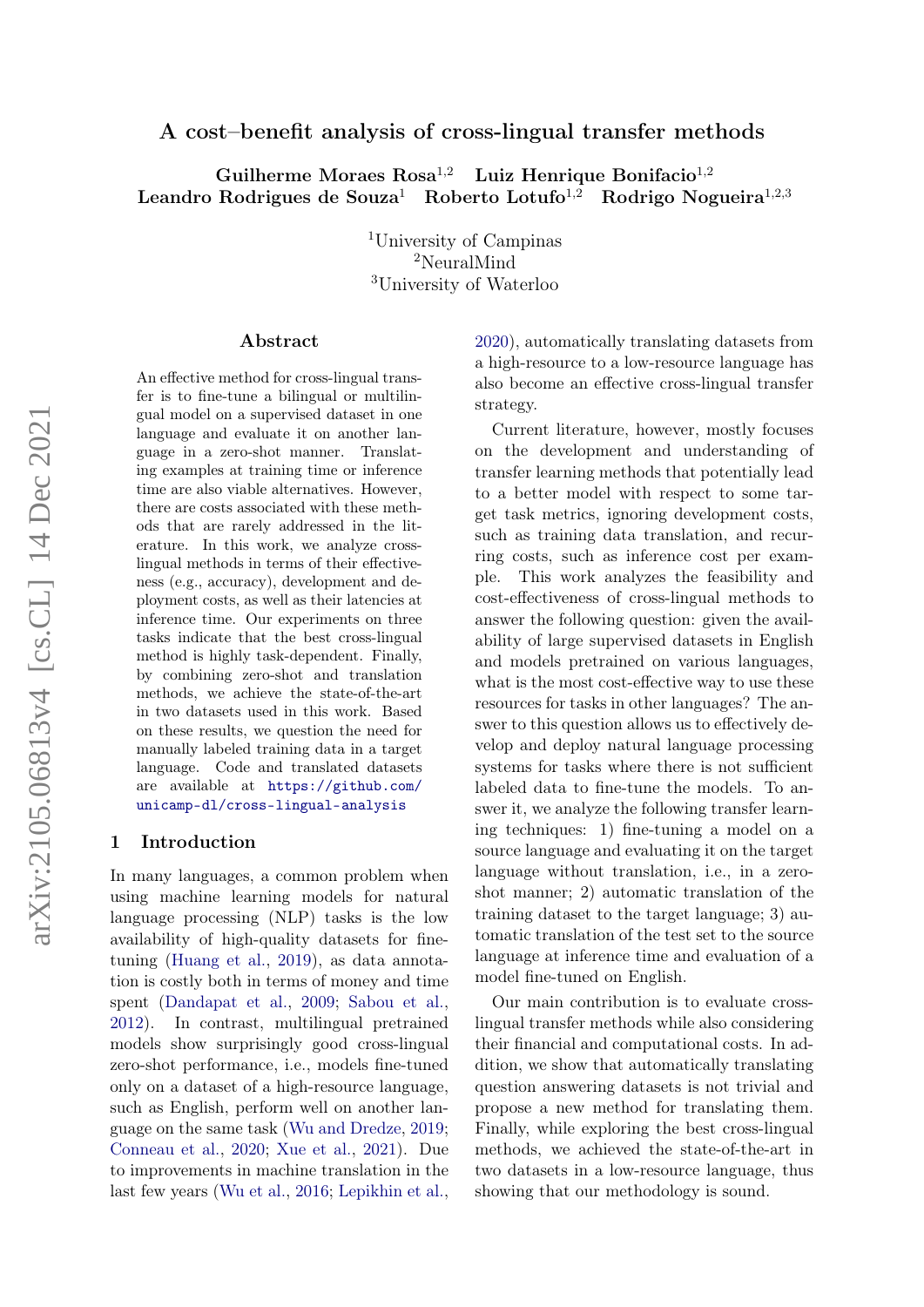### 2 Related Work

Recent work shows that multilingual models fine-tuned on a specific task perform well on the same task on a different language never seen during fine-tuning [\(Pires et al.,](#page-10-2) [2019a;](#page-10-2) [Artetxe et al.,](#page-9-3) [2019;](#page-9-3) [Phang et al.,](#page-10-3) [2020;](#page-10-3) [Con](#page-9-4)[neau and Lample,](#page-9-4) [2019\)](#page-9-4). This zero-shot crosslingual ability allows one to use these models on tasks in languages in which annotated data is scarce. Their effectiveness is quite surprising because they are not generally pretrained in any cross-lingual objective. This behavior fostered several studies that aimed to understand and explore it. For example, [Wu and Dredze](#page-11-0) [\(2019\)](#page-11-0) explored the cross-lingual potential of multilingual BERT (mBERT) as a zero-shot language transfer model for NLP tasks such as named-entity recognition (NER) and parsing. They further observed that mBERT performs better in languages that share many subwords. [Pires et al.](#page-10-4) [\(2019b\)](#page-10-4) have shown that mBERT has good zero-shot cross-lingual transfer performance on NER and POS tagging tasks. [Artetxe et al.](#page-9-3) [\(2019\)](#page-9-3) concluded that neither shared subwords vocabulary nor joint training across multiple languages are necessary to obtain cross-lingual abilities. They have shown that monolingual models are also capable of performing cross-lingual transfer. [K et al.](#page-10-5) [\(2019\)](#page-10-5) used mBERT to study the impact of linguistic properties of the languages, the architecture of the model, and the learning objectives on the generalization ability of crosslingual language models. The experiments were conducted in three typologically different languages and they concluded that the lexical overlap between languages contributes little to the cross-lingual success, while the depth of the network plays an important role.

[Conneau and Lample](#page-9-4) [\(2019\)](#page-9-4) proposed two methods to pretrain cross-lingual language models, one unsupervised and the other supervised that achieved state-of-the-art results on cross-lingual classification, unsupervised and supervised machine translation. They also have shown that cross-lingual language models can provide significant improvements on the perplexity of low-resource languages. [Conneau](#page-9-2) [et al.](#page-9-2) [\(2020\)](#page-9-2) presented a Transformer-based multilingual model named XLM-R, pretrained on one hundred languages and a strong competitor to monolingual models on several zeroshot benchmarks. [Shi et al.](#page-10-6) [\(2020\)](#page-10-6) showed that multilingual models perform well on crosslingual document ranking tasks. They also investigated translating the training data and the translation of documents at inference time, and concluded that both approaches achieve competitive results. [Cabezudo et al.](#page-9-5) [\(2020\)](#page-9-5) analyzed multiple approaches of using mBERT for natural language inference task in Portuguese. They investigated the consequences of adding external data to improve training in two different forms: multilingual data and an automatically translated corpus. They achieved the state-of-the-art on ASSIN corpus using a multilingual pretrained BERT model and showed that using external data did not improve the model's performance or the improvements are not significant.

[Rodrigues et al.](#page-10-7) [\(2020\)](#page-10-7) showed that automatically translating examples to English and using a model fine-tuned on an English dataset can outperform multilingual models fine-tuned on the target language. [Isbister](#page-9-6) [et al.](#page-9-6) [\(2021\)](#page-9-6) demonstrated that a combination of English language models and modern machine translation outperforms native language models in most Scandinavian languages on sentiment analysis. They argued that it is more effective to translate data from lowresource languages into English than to pretrain a new language model on a low-resource language. Our paper expands this study to the tasks of question answering, natural language inference and passage text ranking. Both [Xue](#page-11-1) [et al.](#page-11-1) [\(2021\)](#page-11-1) and [Goyal et al.](#page-9-7) [\(2021\)](#page-9-7) compared zero-shot and translation of training data approaches, achieving the best results with the latter. We extend the investigation by quantifying the relevant costs embedded during the development and deployment of cross-lingual models.

### 3 Methodology

Below we describe the techniques explored in this work for transferring knowledge in data and models from a source language to a target language.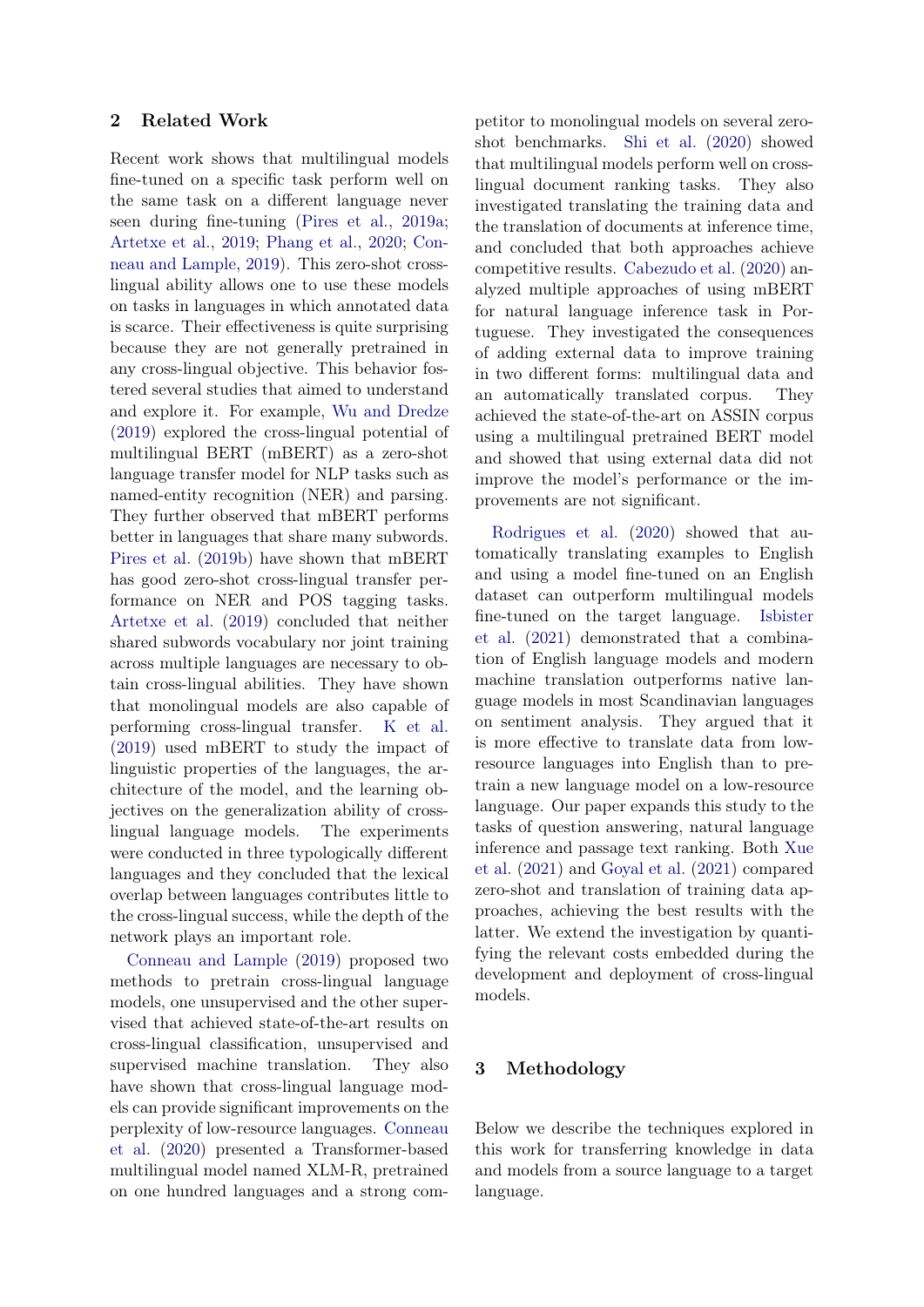## 3.1 Zero-shot

Zero-shot cross-lingual transfer refers to the strategy of transferring knowledge learned through datasets and models available in a source language, in which ample resources are often available, to perform tasks in a target language, which typically has fewer labeled data. One example is to fine-tune mBERT on an English dataset such as SQuAD and directly evaluate it on a question answering dataset in another language such as Portuguese or German.

## 3.2 Translate-train

Typically, a high-quality NLP system is finetuned on a large and diverse dataset. However, many of such datasets are only available in a few languages like English and Chinese. One strategy is to translate these datasets using an automatic translator and fine-tune an NLP model on the translated dataset. The advantage of this approach is that the translation needs to be done only once, thus there is no extra cost at inference time. Among the disadvantages, there are the cost of translating the entire training dataset, artifacts introduced during translation [\(Artetxe et al.,](#page-9-8) [2020\)](#page-9-8), and constraints in the input-output format of some tasks such as extractive QA (more on that in Section [4.2\)](#page-3-0).

# 3.3 Translate-infer

Due to the existence of several models finetuned on high-quality datasets in English, one strategy is to translate the model's input from the target language to English at inference time. The advantages of this method are the simplicity of implementation and the availability of high-performance machine translation models and off-the-shelf models trained on English tasks. The disadvantages are the possible loss of information due to a noisy translation, the cost of translation and longer inference time, as the latency of the translation model will be added to the latency of the entire system.

# 4 Experiments

# 4.1 Datasets

We evaluate the cross-lingual methods on question answering (QA), natural language inference (NLI) and passage ranking tasks. We use FaQuAD and ASSIN2 for experiments in Portuguese, GermanQuAD and XNLI for experiments in German, ViQuAD and XNLI for experiments in Vietnamese and MS MARCO for passage ranking experiments in all three languages. The models are fine-tuned on SQuAD, MNLI and MS MARCO.

SQuAD: The Stanford Question Answering Dataset (SQuAD) [\(Rajpurkar et al.,](#page-10-8) [2016\)](#page-10-8) is a question answering dataset whose objective is, given a question and a context, to predict the answer as a context span. The dataset is formed by 107,785 question, context and answer triples manually annotated. From this, 80% of the examples were destined for the training set, 10% for the development set and 10% for the test set.

FaQuAD: [Sayama et al.](#page-10-9) [\(2019\)](#page-10-9) introduced FaQuAD, a dataset of reading comprehension in Portuguese, whose domain is about Brazilian higher education institutions. The dataset follows the format of SQuAD and consists of 837 questions for training and 63 for testing, covering 249 paragraphs taken from 18 official documents from a computer science college at a Brazilian federal university and 21 Wikipedia articles related to the Brazilian higher education system. The objective is the same as SQuAD, i.e., to predict an answer span given a question and a context as input. Its main metrics are the exact match and token-level F1, i.e., the prediction and ground truth answers are treated as bags of tokens and then their F1 is computed.

GermanQuAD: GermanQuAD [\(Moller](#page-10-10) [et al.,](#page-10-10) [2021\)](#page-10-10) is a mannually annotated dataset of 13,722 extractive question/answer pairs taken from German Wikipedia. The dataset has 11,518 examples for training, 2,204 examples for testing and follows SQuAD data format, objective and metrics.

ViQuAD: Vietnamese Question Answering Dataset [\(Nguyen et al.,](#page-10-11) [2020\)](#page-10-11) is a dataset to evaluate machine reading comprehension models. The dataset is made of 23,074 human-generated question-answer pairs based on 5,109 passages of 174 Vietnamese articles from Wikipedia, in which 18,579 examples are used for training, 2,285 for development and 2,210 for testing.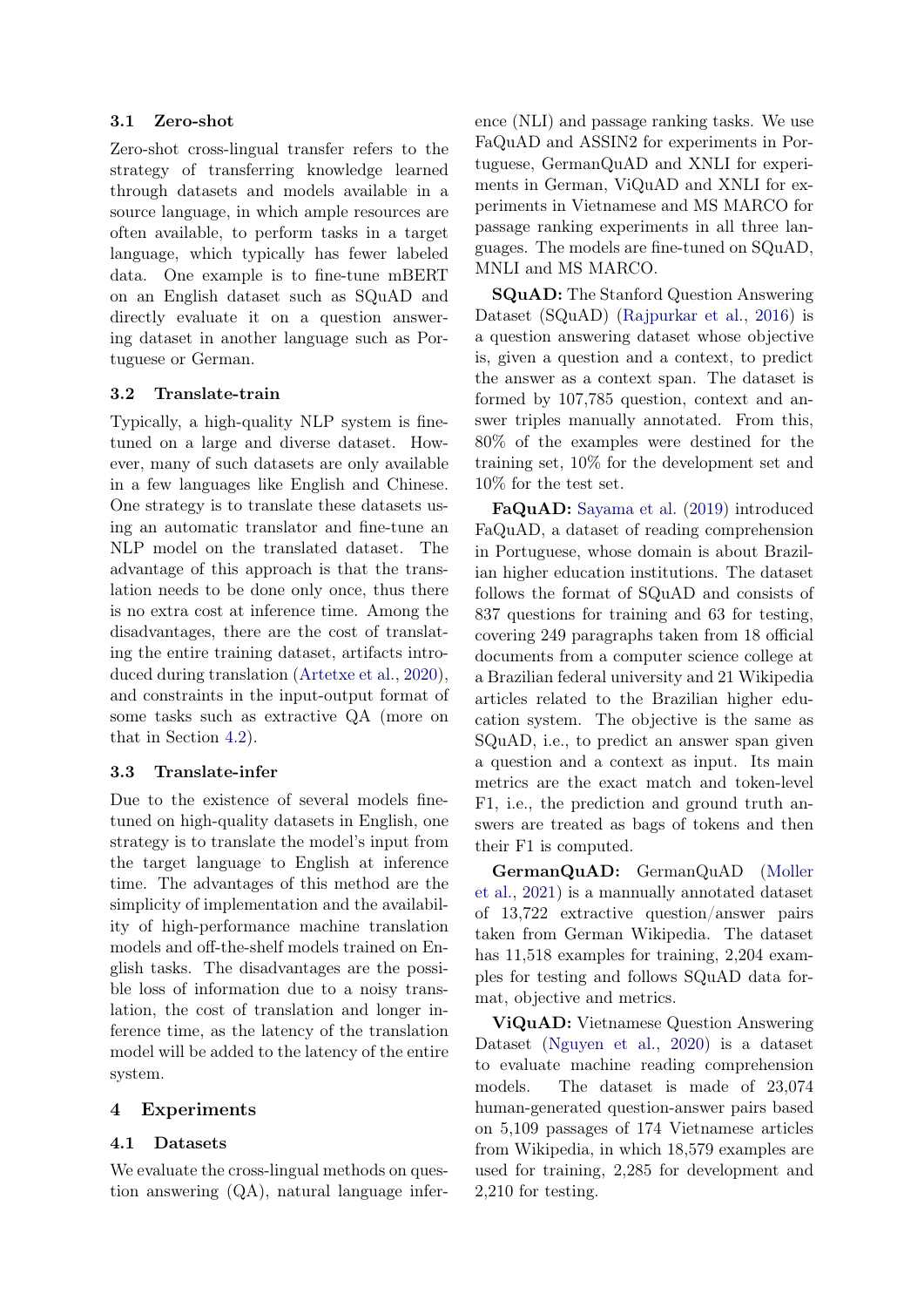MNLI: The Multi-Genre Natural Language Inference (MNLI) [\(Williams et al.,](#page-11-3) [2018\)](#page-11-3) is a collection of almost 433,000 pairs of sentences with annotations of entailment, divided into 392,702 training examples, 20,000 for evaluation and 20,000 for testing. Given a premise sentence and a hypothesis sentence, the task is to predict whether the premise entails the hypothesis, contradicts the hypothesis or neither of both. The corpus consists of sentences derived from ten different sources, reflecting ten different genres of written and spoken English, which include transcribed speech, letters, fiction and government reports.

ASSIN2: Avaliação de Similaridade Semântica e Inferência Textual (ASSIN2) [\(Real et al.,](#page-10-12) [2020\)](#page-10-12) is the second edition of ASSIN, a shared task in Portuguese that evaluates two types of relationships between sentences: semantic textual similarity, that consists of quantifying the level of semantic equivalence between two sentences, and textual entailment recognition (which we refer as natural language inference in this paper), whose objective is to classify whether a first sentence entails the second. The ASSIN2 dataset has about 10,000 pairs of sentences, 6,500 of which are used for training, 500 for validation and 2,448 for testing. The main metric to evaluate the performance on ASSIN2 is accuracy.

XNLI: XNLI [\(Conneau et al.,](#page-9-9) [2019\)](#page-9-9) is an evaluation set for cross-lingual language understanding by extending the development and test sets of the MNLI to 15 languages, including German and Vietnamese. We use accuracy to evaluate our models.

MS MARCO & mMARCO: The MS MARCO passage ranking [\(Bajaj et al.,](#page-9-10) [2018\)](#page-9-10) is a large-scale dataset comprising 8.8M passages obtained from the top 10 results retrieved from the Bing search engine using 1M queries. The training set contains about 530,000 pairs of query-relevant passages. The development and test sets contain about 6,900 queries each. The test set annotations are kept hidden, and a public submission to the leaderboard is necessary to evaluate the model effectiveness. The mMARCO dataset [\(Bonifacio et al.,](#page-9-11) [2021\)](#page-9-11) is a multilingual version derived from the MS MARCO dataset. The original dataset was

translated into 8 different languages. All the dataset features such as the number of passages, queries and relevant query-passages pairs were preserved during translation. The mean reciprocal rank of the top 10 passages (MRR@10) is the official metric for this benchmark.

#### <span id="page-3-0"></span>4.2 Dataset Translation

In this work, we compare two translation approaches to evaluate our models. In the first approach, which we refer to as open-source, we use translation models from [Tiedemann](#page-10-13) [and Thottingal](#page-10-13) [\(2020\)](#page-10-13), which were trained using the Marian-NMT framework [\(Junczys-](#page-9-12)[Dowmunt et al.,](#page-9-12) [2018\)](#page-9-12). Marian-NMT is a neural machine translation framework originally written in  $C++$  for fast training and translation. We use the following models available at HuggingFace [\(Wolf et al.,](#page-11-4) [2019\)](#page-11-4): Helsinki-NLP/opus-mt-en-ROMANCE for translating from English to Portuguese, Helsinki-NLP/opusmt-en-de for translating from English to German and Helsinki-NLP/opus-mt-en-vi for translating from English to Vietnamese. In the second approach, which we refer to as commercial, we use the Google Translate API.

Each task has its own input-output format, text size and annotation style. Thus, we use a different translation method for each task, as described below.

QA datasets: We adapted the translation approach used to create the XQuAD dataset [\(Artetxe et al.,](#page-9-3) [2019\)](#page-9-3), in which human translators were asked to translate the context keeping special symbols inserted to mark the answer span. We translate both context and questions following a similar procedure, but in an automatic manner. To ensure that the final answer is contained within the context, we do not translate the answer separately. Instead, we mark its beginning and end in the context paragraph using special delimiter symbols (e.g. <answer\_start> and <answer\_end>). We then translate the context expecting the model to keep these symbols in the correct positions during translation. We finally extract the answer and the position of the answer span from the translated text based on these delimiters. See Figure [1](#page-4-0) for an example.

However, this strategy does not always work for open-source models. In some examples, at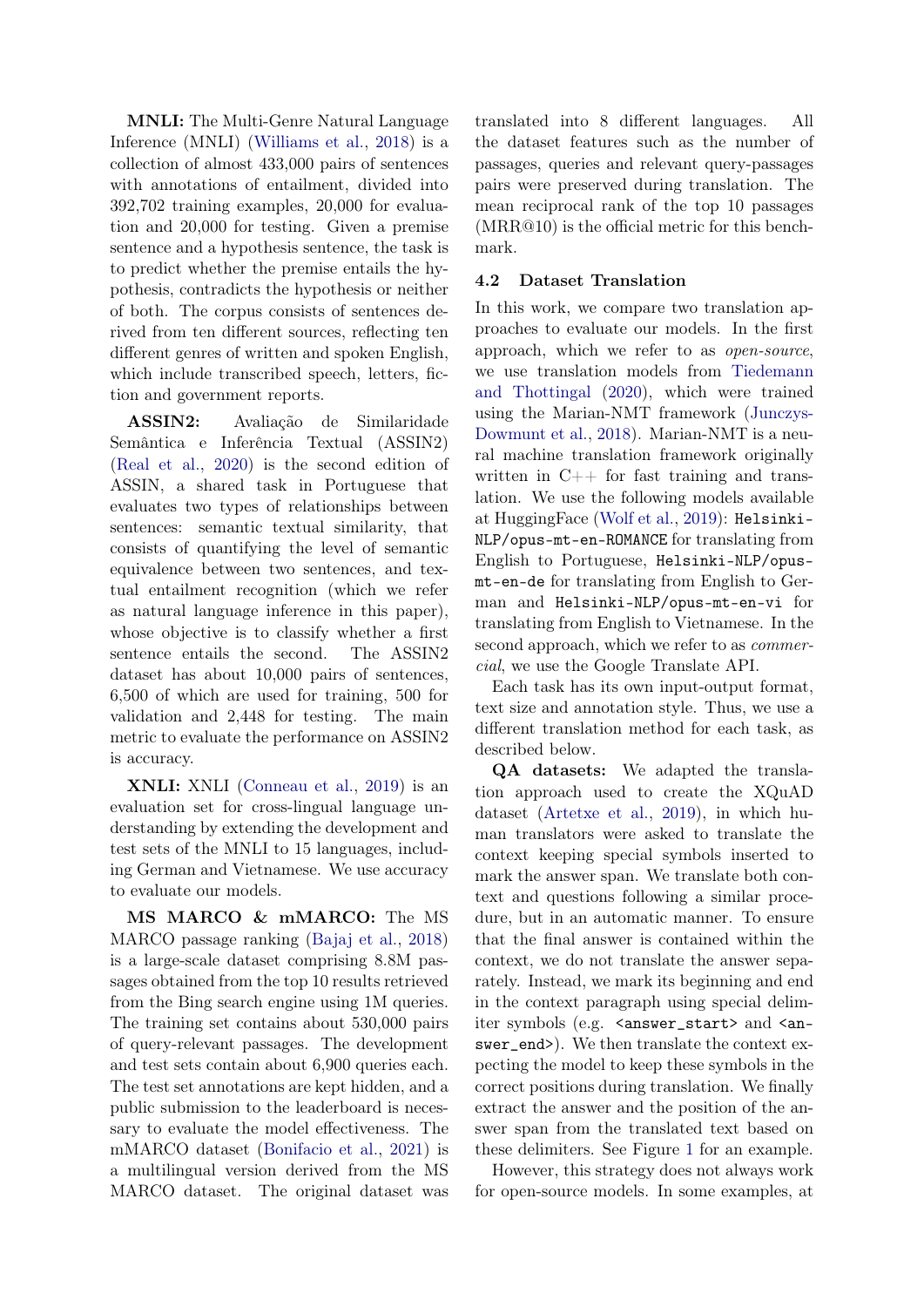<span id="page-4-0"></span>Original Question: Where is the headquarters of the Congregation of the Holy Cross? Context: The headquarters of Congregation of Holy Cross are located in canswer\_start> Rome <amswer\_end>. Answer: Rome

Translated Question: Onde está a sede da Congregação da Santa Cruz? Context: A sede da Congregação da Santa Cruz está localizada em <answer\_start> Roma <answer\_end>. Answer: Roma

Figure 1: An example of our proposed translation method for extractive QA datasets.

least one of the delimiters was not kept in the translated context. To address this problem, we fine-tune the translation model on examples that include these delimiters. We noticed that the open-source models translate single sentences better than multiple sentences. Thus, we translate each sentence in the context independently. Translation using a commercial API is faster and less complicated. We simply translate the entire context at once using the strategy explained above.

Using a batch size equal to the number of sentences in one context, the translation process for SQuAD takes around 34 hours using an open source model and 6 hours using a commercial API, while translating GermanQuAD and ViQuAD take around 23 minutes each for the open source model and 7 minutes using a commercial API. FaQuAD, due to its reduced size, takes 1.5 minutes and 15 seconds, respectively.

NLI datasets: NLI datasets are much easier to translate since examples are made of only two sentences, which are translated independently. Thus, there are no special delimiters to consider. The resulting translations are concatenated to form the translated example. [Artetxe et al.](#page-9-8) [\(2020\)](#page-9-8) argue that translating the premise and the hypothesis separately could affect the generalization ability of the models, introducing noise into the dataset. Translating both sentences together would provide more context to the translation model, thus improving the translation quality. However, due to the difficulties mentioned above in finding delimiters of a translated text, we did not experiment with this approach. The translation of the MNLI dataset with an open source model takes about 2 hours and 15 minutes, while using a commercial API takes almost 2 hours, both with a batch size of 32. Meanwhile, the translation of ASSIN2 and XNLI takes less than 1 minute.

Passage ranking datasets: The translation of the MS MARCO dataset covers 8 different languages so far. The translation process was conducted equally for all selected languages and it is described in details on mMARCO work [\(Bonifacio et al.,](#page-9-11) [2021\)](#page-9-11). In this work, we use three different languages from mMARCO: German, Portuguese and Vietnamese. We name the original translation process as translate-train approach.

We explore other two translation strategies, named *Strategy 1* and *Strategy 2*, which are translations at inference time. Strategy 1 consists of translating the whole dataset before reranking and, during inference, translating only the queries. This approach is preferred for search systems that receive many queries but retrieve from a small collection. The second strategy is to translate queries and the top 1000 passages returned before feeding them to the reranker. This strategy is useful when the search system retrieves from a large collection, but it is expected to process a limited number of queries during its lifetime. The open source translation of the 8.8M passages takes approximately 50 hours on a V100 GPU using batches of size 32. On the other hand, translating using a commercial API takes about 30 hours.

#### 4.3 Models

In this section, we describe the models used in this work.

BERT-en: Bidirectional Encoder Representations from Transformers (BERT) is an open-sourced pretrained language model based on the Transformer's architecture [\(Vaswani](#page-10-14) [et al.,](#page-10-14) [2017\)](#page-10-14). We use its base version in all experiments.

BERT-pt: BERTimbau [\(Souza et al.,](#page-10-15) [2020\)](#page-10-15) is a BERT model pretrained on a Brazilian Portuguese corpus. BERTimbau improved the state-of-the-art on tasks like semantic tex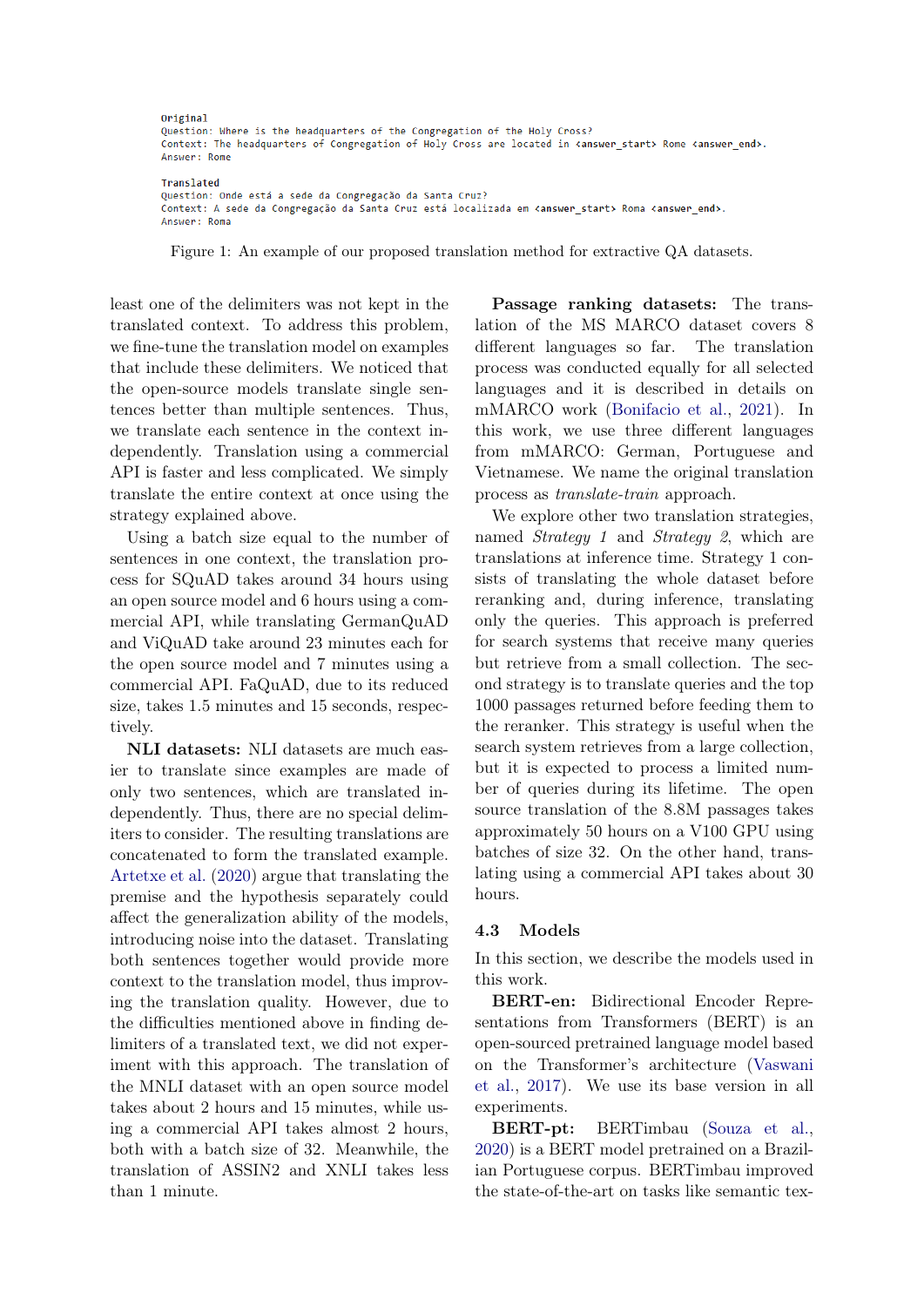tual similarity, natural language inference and named entity recognition in Portuguese. The model was pretrained on brWaC [\(Filho et al.,](#page-9-13) [2018\)](#page-9-13), a corpus containing 2.68 billion tokens from 3.53 million documents. BERTimbau was provided in two sizes, Base and Large. We call BERTimbau as BERT-pt to easily distinguish it from BERT-en.

mBERT: mBERT [\(Devlin et al.,](#page-9-14) [2018\)](#page-9-14) is a BERT model pretrained using the Masked Language Model objective on the Wikipedia articles of 104 languages with a shared word piece vocabulary. The model follows the same architecture of BERT.

mT5: Multilingual T5 or mT5 [\(Xue et al.,](#page-11-1) [2021\)](#page-11-1) is a multilingual variant of T5 that was pretrained on the mC4 dataset which contains 101 languages. The model architecture and training procedure is based on T5 with small differences, i.e., the increase in the number of parameters that comes from a larger vocabulary to handle all languages.

## 4.4 Training and Inference

QA and NLI: In our QA and NLI experiments, we use BERT-pt, BERT-en and mBERT models from the HuggingFace library [\(Wolf et al.,](#page-11-4) [2019\)](#page-11-4) fine-tuned on SQuAD and MNLI. Our QA models were fine-tuned on a single Tesla V100 GPU with a constant learning rate of 2e-5, over five epochs, with Adam [\(Kingma and Ba,](#page-10-16) [2014\)](#page-10-16) optimizer, batch size of 12 and a maximum of 384 input tokens. Our NLI models were fine-tuned with a V100, learning rate of 2e-5 over three epochs, batch size of 32 and using Adam optimizer with an input of 128 tokens.

We experiment with two variants of each training set to fine-tune our BERT models: the originals in English and the machinetranslated versions in Portuguese, German and Vietnamese. We do the same to evaluate each test set, but, in this case, the originals are in Portuguese, German and Vietnamese and the machine-translated versions are in English. In summary, we try four different approaches: 1) Fine-tune BERT-pt or mBERT on English and evaluate on the target language (zero-shot); 2) Fine-tune BERT-pt or mBERT on a target-translated training set and evaluate it on the same target language (translatetrain); 3) Fine-tune BERT-en on SQuAD or

MNLI and evaluate it on the test set translated to English (translate-infer BERT-en); 4) As a control experiment, fine-tune BERT-pt or mBERT in English and evaluate it on the test set translated to English (translate-infer BERT-target);

Passage ranking: We fine-tune mT5 on the passage ranking task following a similar procedure proposed by [Nogueira et al.](#page-10-17) [\(2020\)](#page-10-17). The input sequence is formed by a querypassage pair and the model is fine-tuned to return the tokens "yes" or "no", for German, Portuguese and Vietnamese languages.

All our fine-tuned models are evaluated on the development set of a translated version of MS MARCO. Also, in order to explore the zero-shot performance of mT5, we fine-tune this model on English MS MARCO dataset and evaluated on the three considered languages.

As proposed by [\(Xue et al.,](#page-11-1) [2021\)](#page-11-1), we also fine-tune mT5 on a bilingual version of MS MARCO, i.e., a dataset formed by joining the original version of MS MARCO in English with a translated version in Portuguese, German or Vietnamese. In all settings, we fine-tune a mT5-base for 100k steps using batches of size 128, a learning rate of 10−<sup>3</sup> and the AdaFactor optimizer [\(Shazeer and Stern,](#page-10-18) [2018\)](#page-10-18). We use a Google's TPU v3-8 to fine-tune and evaluate. While fine-tuning takes about 12 hours, the inference time is approximately 5 hours. We also established a baseline using BM25 implemented by Anserini [\(Yang et al.,](#page-11-5) [2017\)](#page-11-5). Besides providing baseline results, BM25 also serves as the initial retrieval module for the mT5 reranking models. The top 1000 passages ranked according to BM25 are used as candidate passages to the rerankers.

## 4.5 Translation Costs

We calculate translation costs for the opensource models and commercial APIs.

Open-source: We use GPUs available on the cloud to translate using open-source models. As of December 2021, the cost of a V100 GPU at Google Cloud was 2.48 USD per hour and at IBM Cloud was 3.06 USD per hour. We use their average of prices to calculate the cost of translating the training set (one-time cost) and 1,000 test examples (recurring cost) using a batch of 32 examples.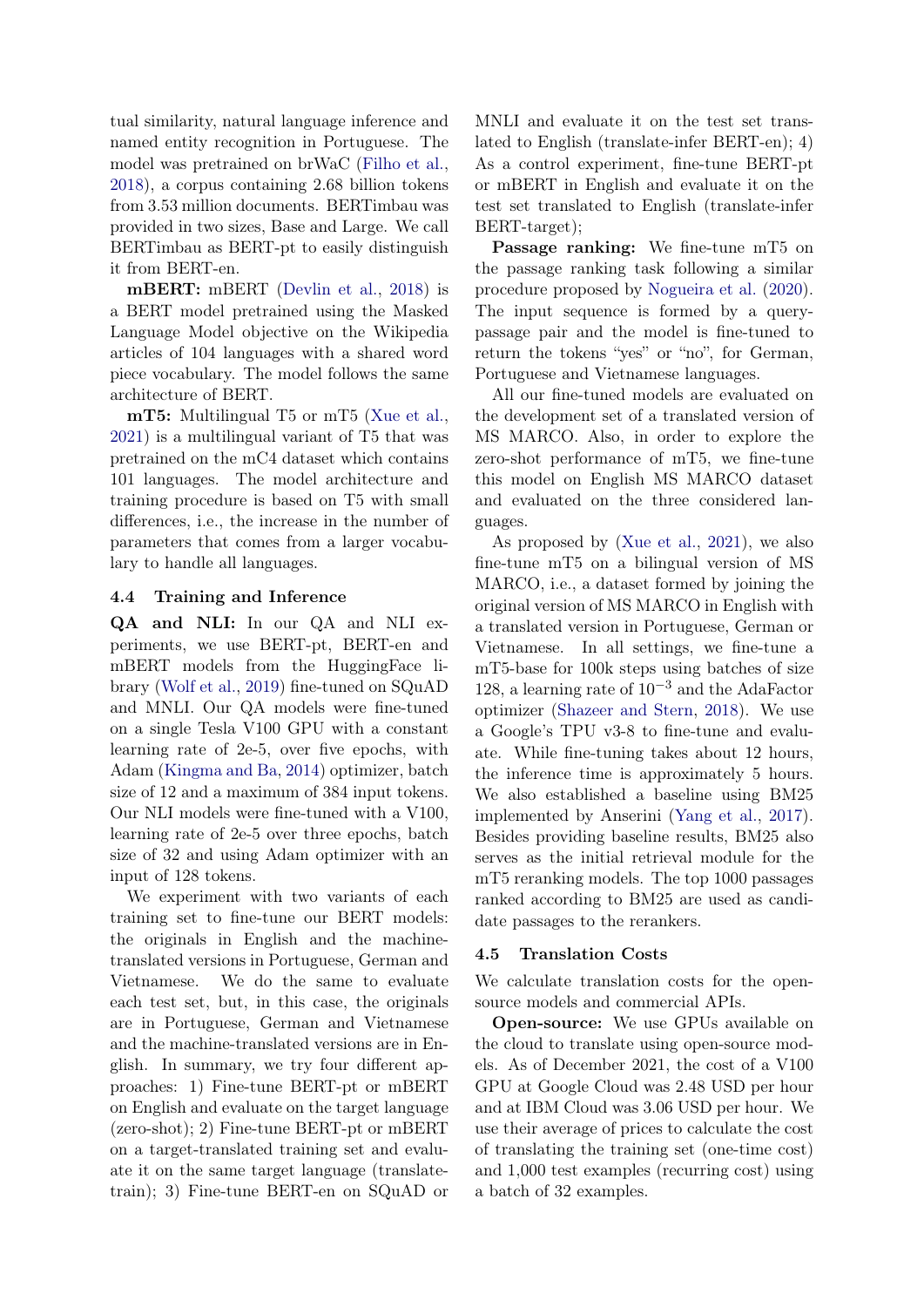<span id="page-6-1"></span>

| Method                                | Score<br>PT<br>DE<br>VI |            | One-time Cost<br>(USD) | <b>Recurring Cost</b><br>(USD/1k ex.) | Added latency<br>$\left( \mathrm{s}/\mathrm{batch}\right)$ |                   |
|---------------------------------------|-------------------------|------------|------------------------|---------------------------------------|------------------------------------------------------------|-------------------|
|                                       |                         |            |                        |                                       |                                                            |                   |
| QA                                    |                         | ${\bf F1}$ |                        |                                       |                                                            |                   |
| Zero-shot                             | 0.8240                  | 0.6497     | 0.6472                 |                                       |                                                            |                   |
| Translate-train (Open S)              | 0.7391                  | 0.4602     | 0.4840                 | 2.77                                  |                                                            |                   |
| Translate-train (Comm)                | 0.7334                  | 0.6478     | 0.6109                 | 299.17                                |                                                            |                   |
| Translate-infer (Open S)              | 0.6772                  | 0.5868     | 0.4198                 |                                       | 0.06                                                       | 2.50              |
| Translate-infer (Comm)                | 0.6096                  | 0.5887     | 0.4200                 |                                       | 16.78                                                      | 0.23              |
| $\mathbf{N}\mathbf{L}\mathbf{I}$      |                         | Accuracy   |                        |                                       |                                                            |                   |
| Zero-shot                             | 0.8291                  | 0.7063     | 0.7087                 |                                       |                                                            |                   |
| Translate-train (Open S)              | 0.8746                  | 0.7564     | 0.7489                 | 6.24                                  |                                                            |                   |
| Translate-train (Comm)                | 0.8921                  | 0.7540     | 0.7566                 | 941.67                                |                                                            |                   |
| Translate-infer (Open S)              | 0.8628                  | 0.7720     | 0.7209                 |                                       | 0.02                                                       | 0.78              |
| Translate-infer (Comm)                | 0.8737                  | 0.7846     | 0.7265                 |                                       | 1.50                                                       | 0.76              |
| Ranking                               |                         | MRR@10     |                        |                                       |                                                            |                   |
| Zero-shot                             | 0.2930                  | 0.2796     | 0.2414                 |                                       |                                                            |                   |
| Translate-train (Open S)              | 0.2850                  | 0.2640     |                        | 141.27                                |                                                            |                   |
| Translate-train (Comm)                | 0.3020                  | 0.2917     | 0.2648                 | 50,793.00                             |                                                            |                   |
| Translate-infer - Strategy 1 (Open S) |                         | $0.3810*$  |                        | 141.27                                | 0.01                                                       | 0.72 <sup>1</sup> |
| Translate-infer - Strategy 1 (Comm)   |                         | $0.3810*$  |                        | 50,793.00                             | 0.70                                                       | $0.72^{1}$        |
| Translate-infer - Strategy 2 (Open S) |                         | $0.3810*$  |                        |                                       | 16.36                                                      | $680.64^2$        |
| Translate-infer - Strategy 2 (Comm)   |                         | $0.3810*$  |                        |                                       | 5,733                                                      | $390.86^2$        |

Table 1: Main results. The symbol  $\star$  denotes an upper bound estimation (see text for details). <sup>1</sup>Each batch is 32 queries, and since passages are already translated, only 32 translations are made. <sup>2</sup>Each batch is 32 queries, each paired with 1000 passages, totalizing 32k translations.

Commercial: Based on the average value of translate APIs from Google, IBM and Microsoft, which at the time of this publication are 20 USD per million of characters translated for Google and IBM and 10 USD per million of characters translated for Microsoft, we calculate the amount that would have been spent if we had used them. In the appendix, we present in Tables [6,](#page-12-0) [7](#page-12-1) and [8](#page-12-2) relevant dataset statistics used to report the costs in Section [5.](#page-6-0)

Added latency: We also compute the added latency for translate-infer, which is the average time spent to translate a single batch using open-source models on a V100 GPU and it is measured in seconds per batch translated.

#### <span id="page-6-0"></span>5 Results

Table [1](#page-6-1) summarizes our main results considering the performance, costs and latencies involved during the process of fine-tuning and deploying the models.

### 5.1 Question Answering Task

We start by analyzing the results for the question answering task. We perform four main experiments, which are shown in Table [2.](#page-6-2) The zero-shot approach (row 2) outperforms all other strategies in all languages, including achieving at least a competitive performance in two of the three languages (pt and de) when compared to datasets originally created in the target language. It also has the lowest training and inference costs since it does not require any translation.

<span id="page-6-2"></span>

|                   | Method                   | Training data | Model       | рt                       | de     | vi     |
|-------------------|--------------------------|---------------|-------------|--------------------------|--------|--------|
| (1a)              | de Souza et al. (2021)   | FaQuAD        | BERT-pt     | 0.5928                   |        | ۰      |
| (1 <sub>b</sub> ) | de Souza et al. (2021)   | GermanQuAD    | BERT-de     | ۰                        | 0.6863 |        |
| (1c)              | de Souza et al. (2021)   | ViQuAD        | BERT-vi     | $\overline{\phantom{a}}$ | ٠      | 0.7953 |
| (2)               | Zero-shot.               | SQuAD-en      | BERT-target | 0.8240                   | 0.6497 | 0.6472 |
| (3)               | Translate-train (Open S) | SQuAD-target  | BERT-target | 0.7391                   | 0.4602 | 0.4840 |
| (4)               | Translate-train (Comm)   | SQuAD-target  | BERT-target | 0.7334                   | 0.6478 | 0.6109 |
| (5)               | Translate-infer (Open S) | SOuAD-en      | BERT-target | 0.5390                   | 0.6318 | 0.4356 |
| (6)               | Translate-infer (Comm)   | SQuAD-en      | BERT-target | 0.6251                   | 0.5922 | 0.4439 |
| (7)               | Translate-infer (Open S) | SQuAD-en      | BERT-en     | 0.6772                   | 0.5868 | 0.4198 |
| $^{(8)}$          | Translate-infer (Comm)   | SQuAD-en      | BERT-en     | 0.6096                   | 0.5887 | 0.4200 |

Table 2: Results on the QA task.

The questions and context paragraphs of all QA datasets were translated together to ensure that the answer is present in the context. Thus, the performance of translation methods could, in part, be affected by the translation process since mapping the answer spans across languages is not trivial and introduces some errors. Considering computational and financial costs, it becomes even more evident that zeroshot is the best approach to this task. Translating using open-source models is cheaper, while using a cloud service generally provides better translation. But even so, both development times are still much longer than the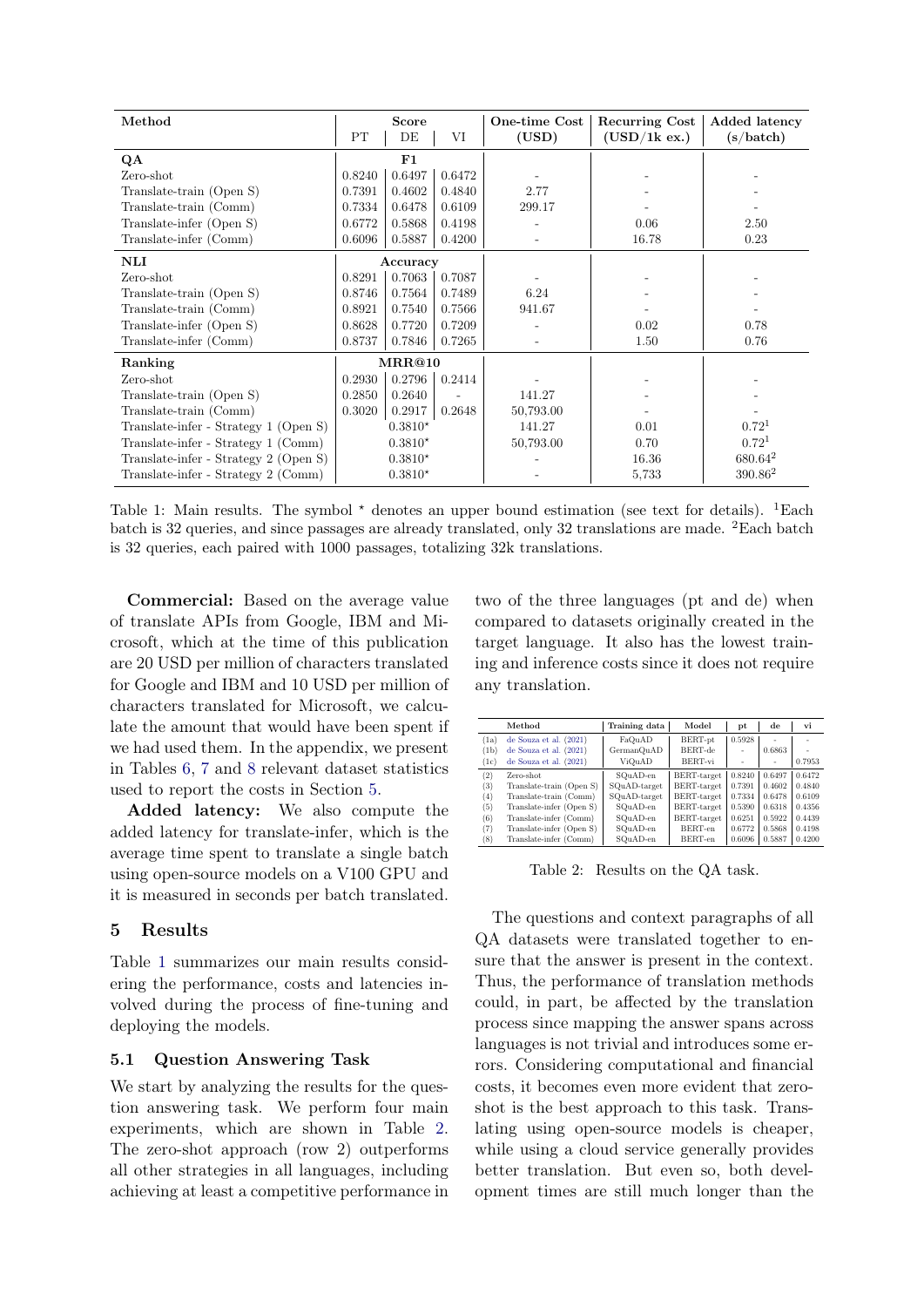zero-shot approach.

#### 5.2 Natural Language Inference Task

This section analyzes the results for the natural language inference task in the same four experiments done before for the QA task. The results are shown in Table [3.](#page-7-0)

<span id="page-7-0"></span>

|     | Method                   | Training data | Model       | pt     | de     | vi     |
|-----|--------------------------|---------------|-------------|--------|--------|--------|
| (1) | de Souza et al. (2021)   | ASSIN2-pt     | BERT-pt     | 0.8656 | ٠      |        |
| (2) | Zero-shot                | MNLI-en       | BERT-target | 0.8291 | 0.7063 | 0.7087 |
| (3) | Translate-train (Open S) | MNLI-target   | BERT-target | 0.8746 | 0.7564 | 0.7489 |
| (4) | Translate-train (Comm)   | MNLI-target   | BERT-target | 0.8921 | 0.7540 | 0.7566 |
| (5) | Translate-infer (Open S) | MNLI-en       | BERT-target | 0.8068 | 0.7662 | 0.7263 |
| (6) | Translate-infer (Comm)   | MNLI-en       | BERT-target | 0.8059 | 0.7730 | 0.7281 |
| (7) | Translate-infer (Open S) | MNLI-en       | BERT-en     | 0.8628 | 0.7720 | 0.7209 |
| (8) | Translate-infer (Comm)   | MNLI-en       | BERT-en     | 0.8737 | 0.7846 | 0.7265 |

Table 3: Results of the NLI task.

BERT fine-tuned on the translated MNLI (rows 3-4) achieves the best performance in two of the three languages, and it is 2 to 3 points above the BERT-en models fine-tuned on MNLI-en (rows 7-8) and almost up to 5 points above the zero-shot approach (row 2). For German, the best performance is the BERT-en model evaluated on a translated test set (row 8). In this case, it is not so easy to appoint the best method considering all of our standards of comparison, because in addition to performance, we need to take into account the time and the added cost to translate the training dataset or the translation at inference time.

Fine-tuning BERT on translated MNLI (rows 3-4) provides the best performance metrics in two of three languages, but as shown in Table [1,](#page-6-1) translating MNLI could be relatively expensive if using a commercial API. An opensource model is considerably cheaper and takes up to 2 hours to translate almost 400,000 examples. The translate-infer method (rows 5-8) has the advantage of using the original training set in English, but it requires translation to English in every example during inference, causing additional latency to the system. On the other hand, the zero-shot method has the advantage of not requiring translation, but its performance is lower than the two best crosslingual approaches. In summary, the choice of the best NLI system is highly dependent on the requirements of the application in which the model will be used and the financial resources available for development and deployment.

Furthermore, all of our four cross-lingual ap-

proaches achieve good results compared to the model directly fine-tuned on a dataset originally made in Portuguese (row 1). This shows that, in the absence of datasets in the target language, a cross-lingual approach is an excellent solution to data scarcity.

## 5.2.1 Combining Cross-Lingual Methods

Furthermore, we fine-tune BERT-pt models on different datasets composed of combinations of MNLI and ASSIN2. Both datasets were created for the same task, but they have a different number of classes (MNLI has 3 classes and ASSIN2 has 2). Because of that, we combined the datasets in two ways: (1) We fine-tune using all classes, but during evaluation, we remap predictions of class "Contradiction" (present only in MNLI) to the class "Neutral"; (2) We remap all MNLI's "Contradiction" examples to "Neutral" and fine-tune on both datasets using only two classes. In preliminary experiments, we found that the second method works better, so we only present results for it. Results in Table [4](#page-8-0) show that jointly fine-tuning BERT-pt Large on the English MNLI, MNLI translated to Portuguese and ASSIN2 (in Portuguese) results in the state-of-the-art on ASSIN2.

### 5.3 Passage Ranking Task

Results for the passage ranking task are shown in Table [5.](#page-8-1) All rerankers improve upon the BM25 baseline, thus demonstrating their cross-lingual ability.

While a zero-shot approach is more effective than the BM25 baseline, we can see in Table [5](#page-8-1) that translation improves results when using a commercial API. All models fine-tuned on the API-translated MS MARCO (row 4) perform better than the zero-shot approach (row 2). This suggests that the noise introduced due to translation, in this case, did not harm the learning process. Finally, the results of the model fine-tuned on both original and translated datasets (row 5) outperforms all others by a small margin.

MS MARCO is considerably larger than the other datasets used in this work, resulting in a much higher translation cost, as shown in Table [1.](#page-6-1) Nevertheless, despite having a lower performance when compared to the commercial API, the translation using an open-source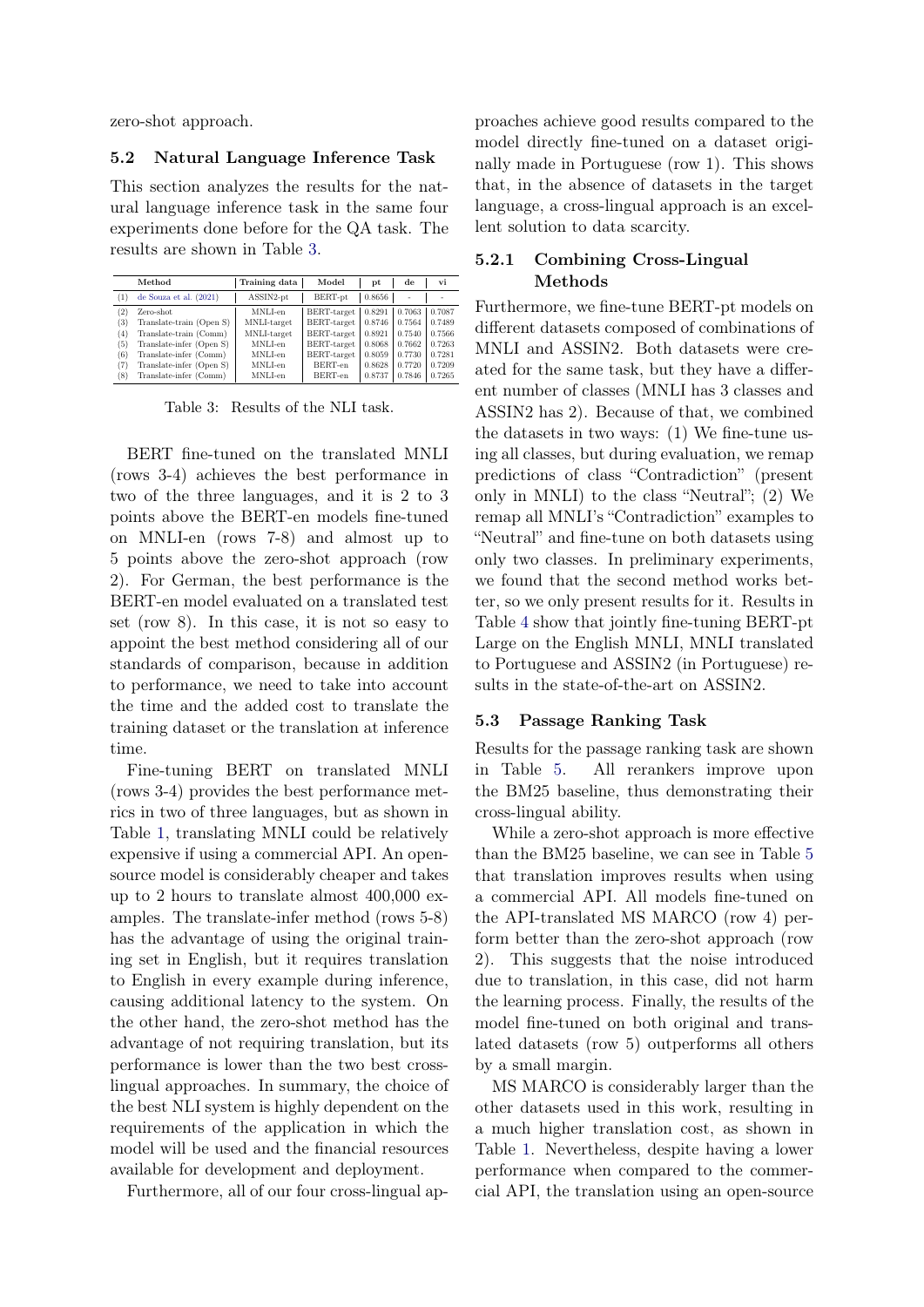<span id="page-8-0"></span>

| Model                                         | Pretrain      | Fine-tune                  | F1     | Acc    |
|-----------------------------------------------|---------------|----------------------------|--------|--------|
| mBERT (Souza et al., 2020)                    | 100 languages | $ASSIN2$ -pt               | 0.8680 | 0.8680 |
| IPR (Rodrigues et al., 2019)                  | 100 languages | $ASSIN2$ -pt               | 0.8760 | 0.8760 |
| Deep Learning Brasil (Rodrigues et al., 2020) | EN            | ASSIN2-en                  | 0.8830 | 0.8830 |
| PTT5 (Carmo et al., 2020)                     | EN & PT       | $ASSIN2$ -pt               | 0.8850 | 0.8860 |
| BERTimbau Large (Souza et al., 2020)          | EN & PT       | $ASSIN2$ -pt               | 0.9000 | 0.9000 |
| BERT-pt Base (ours)                           | EN & PT       | $MNLI-en + ASSIN2-pt$      | 0.8990 | 0.8990 |
| BERT-pt Large (ours)                          | EN & PT       | $MNLI-en + ASSIN2-pt$      | 0.9180 | 0.9179 |
| BERT-pt Large (ours)                          | EN & PT       | $MNLI$ -pt + ASSIN2-pt     | 0.9195 | 0.9195 |
| BERT-pt Large (ours)                          | EN & PT       | $MNLI-(en+pt) + ASSIN2-pt$ | 0.9207 | 0.9207 |

Table 4: Test results on ASSIN2 using the official evaluation script.

<span id="page-8-1"></span>

|        | Method                   | Training data        | Model       | pt     | de                         | vi     |
|--------|--------------------------|----------------------|-------------|--------|----------------------------|--------|
|        | Bonifacio et al. (2021)  | ٠                    | <b>BM25</b> |        | $0.1410$ $0.1210$ $0.1359$ |        |
| $^{2}$ | Zero-shot                | MS MARCO-en          | mT5         | 0.2930 | 0.2796                     | 0.2414 |
| (3)    | Translate-train (Open S) | MS MARCO-target      | mT5         | 0.2850 | 0.2640                     | ٠      |
| (4)    | Translate-train (Comm)   | MS MARCO-target      | mT5         | 0.3020 | 0.2917                     | 0.2648 |
| (5)    | Translate-train (Comm)   | MS MARCO-(en+target) | mT5         | 0.3060 | 0.2941                     | 0.2689 |

Table 5: Results on the development set of Portuguese MS MARCO.

model is almost 360 times cheaper. For translation at inference time (translate-infer), the added latency for strategy 1 is smaller since only queries are translated. On the other hand, the added latency for strategy 2, which translates 1000 passages for each query, is considerably higher. If the collection and the number of queries are both large, then the zero-shot approach is recommended.

For strategies 1 and 2 of translate-infer, we do not translate back to English the translated versions of MS MARCO since we already have the original in English. Thus, for these methods, we report the same MRR@10 from [Nogueira et al.](#page-10-17) [\(2020\)](#page-10-17), who fine-tuned and evaluated a T5 on the original MS MARCO in English. Note that this result is an upper bound estimation, as the translation would likely introduce artifacts and therefore degrade the quality of the reranker models. To calculate the costs, we also estimate that the dataset translated back to English would have similar statistics (e.g., average passage length) to the original one. Since MS MARCO evaluation set is automatically translated, these results must be taken cautiously. As shown by [Artetxe et al.](#page-9-8) [\(2020\)](#page-9-8), translation can add spurious patterns that the model can exploit to obtain better results.

# 6 Conclusion

We investigate methods of transferring knowledge from pretrained models in English to Portuguese, German and Vietnamese for the tasks of question answering, natural language inference and passage ranking, while also analyzing their development and deployment costs. We compare three alternatives: translating the training data, translating test data at inference time, and training and inference without translation, i.e., zero-shot.

Our results reveal that the best approach is highly dependent on the task, the requirements for deployment and the financial resources available. First, we show that the zeroshot approach works well for all tasks, especially for question answering, whose translation process is more complex than the other two tasks. Natural language inference datasets are easy and cheap to translate, while passage ranking datasets are more expensive to translate but do not present technical difficulties. We do not recommend the automatic translation of question answering datasets because of the challenges imposed by the task format. However, advances in methods for translating them might result in better cross-lingual question answering models. We also show that translating using Google Translate API generally gives better results than using Marian-NMT.

We demonstrate that fine-tuning on both original and translated data provides extra gains for the tasks of natural language inference and passage ranking. With that, we improve the state-of-the-art by 2 points on ASSIN2. On FaQuAD, our zero-shot approach is more than 20 F1 points above the perfor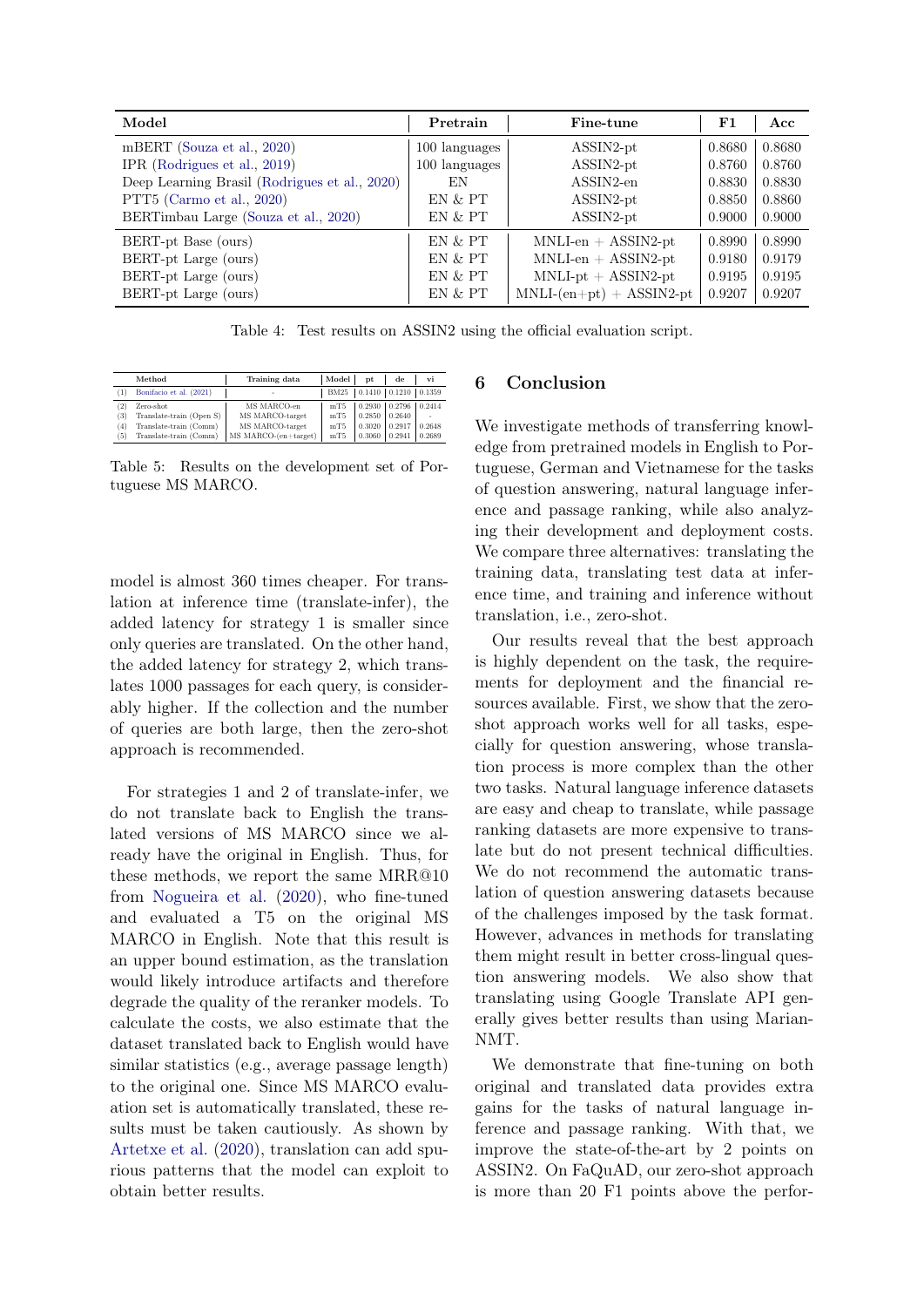mance of the model fine-tuned on the target data. Based on those results, we question the common assumption that it is necessary to have labeled training data on the target language to perform well on a task. Our cross-lingual results suggest that fine-tuning on a large labeled dataset in a foreign language might be enough.

### Acknowledgment

This research was funded by a grant from Fundação de Amparo à Pesquisa do Estado de São Paulo (FAPESP) 2020/09753-5.

### References

- <span id="page-9-8"></span>Mikel Artetxe, Gorka Labaka, and Eneko Agirre. 2020. Translation Artifacts in Crosslingual Transfer Learning. arXiv preprint arXiv:2004.04721 (2020).
- <span id="page-9-3"></span>Mikel Artetxe, Sebastian Ruder, and Dani Yogatama. 2019. On the cross-lingual transferability of monolingual representations. arXiv preprint arXiv:1910.11856 (2019).
- <span id="page-9-10"></span>Payal Bajaj, Daniel Campos, Nick Craswell, Li Deng, Jianfeng Gao, Xiaodong Liu, Rangan Majumder, Andrew McNamara, Bhaskar Mitra, Tri Nguyen, Mir Rosenber, Xia Song, Alina Stoica, Saurabh Tiwary, and Tong Wang. 2018. MS MARCO: A Human Generated MAchine Reading Comprehension Dataset. arXiv preprint arXiv:1611.09268 (2018).
- <span id="page-9-11"></span>Luiz Henrique Bonifacio, Israel Campiotti, Roberto de Alencar Lotufo, and Rodrigo Nogueira. 2021. mMARCO: A Multilingual Version of MS MARCO Passage Ranking Dataset.  $CoRR$ abs/2108.13897 (2021). arXiv:2108.13897 <https://arxiv.org/abs/2108.13897>
- <span id="page-9-5"></span>Marco Antonio Sobrevilla Cabezudo, Marcio Inácio, Ana Carolina Rodrigues, Edresson Casanova, and Rogério Figueredo de Sousa. 2020. Natural Language Inference for Portuguese Using BERT and Multilingual Information. Computational Processing of the Portuguese Language. Lecture Notes in Computer Science (2020).
- <span id="page-9-16"></span>Diedre Carmo, Marcos Piau, Israel Campiotti, Rodrigo Nogueira, and Roberto Lotufo. 2020. PTT5: Pretraining and validating the T5 model on Brazilian Portuguese data. arXiv:2008.09144 [cs.CL]
- <span id="page-9-2"></span>Alexis Conneau, Kartikay Khandelwal, Naman Goyal, Vishrav Chaudhary, Guillaume Wenzek, Francisco Guzmán, Edouard Grave, Myle

Ott, Luke Zettlemoyer, and Veselin Stoyanov. 2020. Unsupervised Cross-lingual Representation Learning at Scale. arXiv preprint arXiv:1911.02116 (2020).

- <span id="page-9-4"></span>Alexis Conneau and Guillaume Lample. 2019. Cross-lingual Language Model Pretraining. Advances in Neural Information Processing Systems (2019).
- <span id="page-9-9"></span>Alexis Conneau, Guillaume Lample, Ruty Rinott, Adina Williams, Samuel R. Bowman, Holger Schwenk, and Veselin Stoyanov. 2019. XNLI: Evaluating Cross-lingual Sentence Representations. arXiv preprint arXiv:1809.05053 (2019).
- <span id="page-9-1"></span>Sandipan Dandapat, Priyanka Biswas, Monojit Choudhury, and Kalika Bali. 2009. Complex Linguistic Annotation – No Easy Way Out! A Case from Bangla and Hindi POS Labeling Tasks. Proceedings of the Third Linguistic Annotation Workshop (LAW III) (2009).
- <span id="page-9-15"></span>Leandro Rodrigues de Souza, Rodrigo Nogueira, and Roberto Lotufo. 2021. On the ability of monolingual models to learn languageagnostic representations. arXiv preprint arXiv:2109.01942 (2021).
- <span id="page-9-14"></span>Jacob Devlin, Ming-Wei Chang, Kenton Lee, and Kristina Toutanova. 2018. BERT: Pretraining of Deep Bidirectional Transformers for Language Understanding. arXiv preprint arXiv:1810.04805 (2018).
- <span id="page-9-13"></span>Jorge A. Wagner Filho, Rodrigo Wilkens, Marco Idiart, and Aline Villavicencio. 2018. The brWaC Corpus: A New Open Resource for Brazilian Portuguese. Proceedings of the Eleventh International Conference on Language Resources and Evaluation (LREC 2018) (2018).
- <span id="page-9-7"></span>Naman Goyal, Jingfei Du, Myle Ott, Giri Anantharaman, and Alexis Conneau. 2021. Larger-Scale Transformers for Multilingual Masked Language Modeling.  $arXiv$  e-prints  $(2021)$ , arXiv–2105.
- <span id="page-9-0"></span>Xiaolei Huang, Jonathan May, and Nanyun Peng. 2019. What Matters for Neural Cross-Lingual Named Entity Recognition: An Empirical Analysis. In Proceedings of the 2019 Conference on Empirical Methods in Natural Language Processing and the 9th International Joint Conference on Natural Language Processing (EMNLP-IJCNLP). 6396–6402.
- <span id="page-9-6"></span>Tim Isbister, Fredrik Carlsson, and Magnus Sahlgren. 2021. Should we Stop Training More Monolingual Models, and Simply Use Machine Translation Instead? NoDaLiDa 2021 (2021), 385.
- <span id="page-9-12"></span>Marcin Junczys-Dowmunt, Roman Grundkiewicz, Tomasz Dwojak, Hieu Hoang, Kenneth Heafield,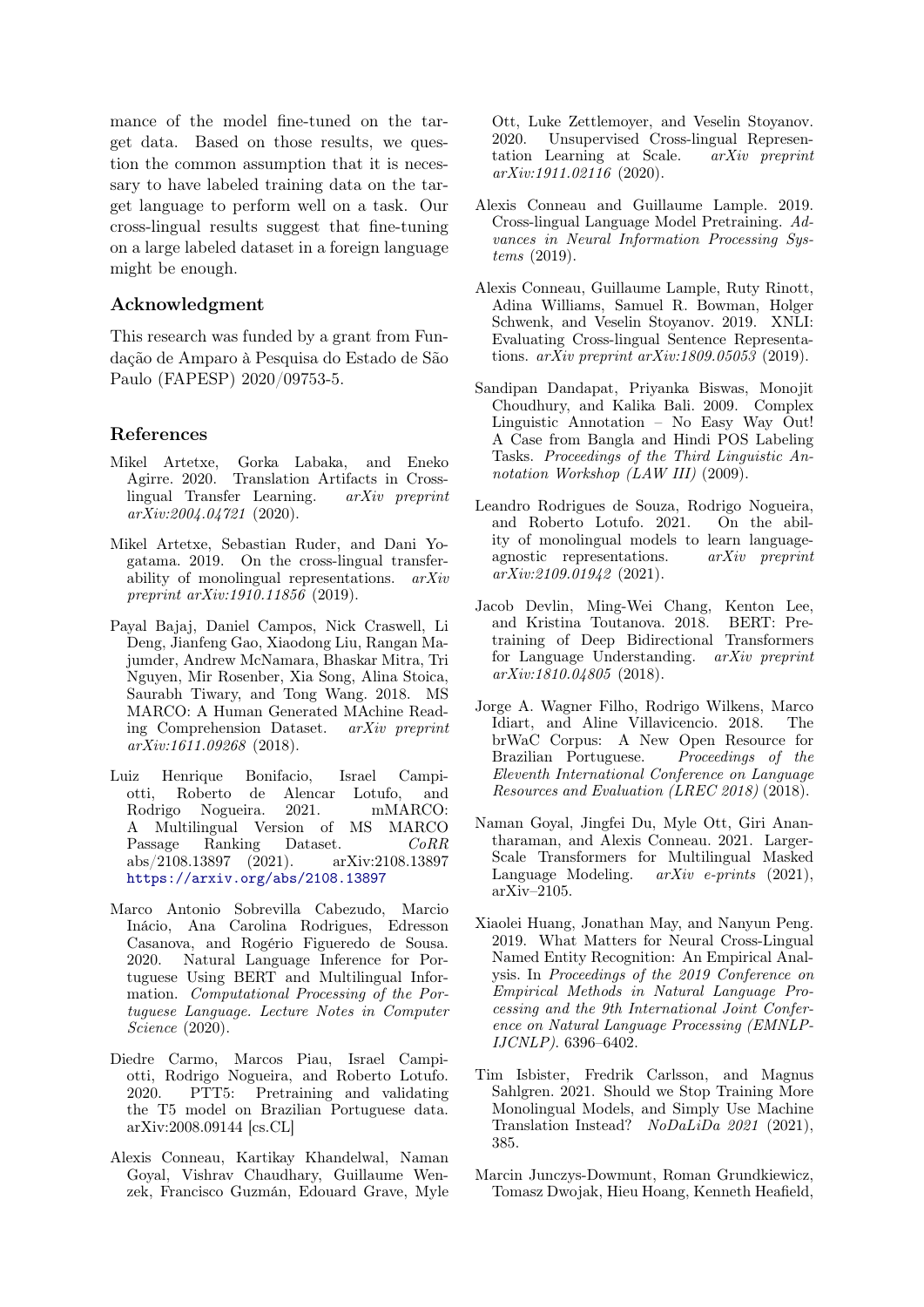Tom Neckermann, Frank Seide, Ulrich Germann, Alham Fikri Aji, Nikolay Bogoychev, André F. T. Martins, and Alexandra Birch. 2018. Marian: Fast Neural Machine Translation in C++. In Proceedings of ACL 2018, System Demonstrations. Association for Computational Linguistics, Melbourne, Australia, 116– 121. [http://www.aclweb.org/anthology/](http://www.aclweb.org/anthology/P18-4020) [P18-4020](http://www.aclweb.org/anthology/P18-4020)

- <span id="page-10-5"></span>Karthikeyan K, Zihan Wang, Stephen Mayhew, and Dan Roth. 2019. Cross-Lingual Ability of Multilingual BERT: An Empirical Study. arXiv preprint arXiv:1912.07840 (2019).
- <span id="page-10-16"></span>Diederik P Kingma and Jimmy Ba. 2014. Adam: A method for stochastic optimization. arXiv preprint  $arXiv:1412.6980.$  (2014).
- <span id="page-10-1"></span>Dmitry Lepikhin, HyoukJoong Lee, Yuanzhong Xu, Dehao Chen, Orhan Firat, Yanping Huang, Maxim Krikun, Noam Shazeer, and Zhifeng Chen. 2020. Gshard: Scaling giant models with conditional computation and automatic sharding. arXiv preprint arXiv:2006.16668 (2020).
- <span id="page-10-10"></span>Timo Moller, Julian Risch, and Malte Pietsch. 2021. GermanQuAD and GermanDPR:Improving Non-English Question Answering and Passage Retrieval. arXiv preprint arXiv:2104.12741 (2021).
- <span id="page-10-11"></span>Kiet Van Nguyen, Duc-Vu Nguyen, Anh Gia-Tuan Nguyen, and Ngan Luu-Thuy Nguyen. 2020. A Vietnamese Dataset for Evaluating Machine Reading Comprehension. arXiv preprint arXiv:2009.14725 (2020).
- <span id="page-10-17"></span>Rodrigo Nogueira, Zhiying Jiang, Ronak Pradeep, and Jimmy Lin. 2020. Document Ranking with a Pretrained Sequence-to-Sequence Model. In Proceedings of the 2020 Conference on Empirical Methods in Natural Language Processing: Findings. 708–718.
- <span id="page-10-3"></span>Jason Phang, Iacer Calixto, Phu Mon Htut, Yada Pruksachatkun, Haokun Liu, Clara Vania, Katharina Kann, and Samuel R. Bowman. 2020. English Intermediate-Task Training Improves Zero-Shot Cross-Lingual Transfer Too. arXiv preprint arXiv:2005.13013 (2020).
- <span id="page-10-2"></span>Telmo Pires, Eva Schlinger, and Dan Garrette. 2019a. How multilingual is Multilingual BERT? arXiv preprint arXiv:1906.01502 (2019).
- <span id="page-10-4"></span>Telmo Pires, Eva Schlinger, and Dan Garrette. 2019b. How multilingual is multilingual BERT? In Proceedings of the 57th Annual Meeting of the Association for Computational Linguistics, pages 4996– 5001, Florence, Italy. Association for Computational Linguistics. (2019).
- <span id="page-10-8"></span>Pranav Rajpurkar, Jian Zhang, and Percy Liang Konstantin Lopyrev. 2016. SQuAD: 100,000+ Questions for Machine Comprehension of Text. arXiv preprint arXiv:1606.05250 (2016).
- <span id="page-10-12"></span>Livy Real, Erick Fonseca, and Hugo Gonçalo Oliveira. 2020. The ASSIN 2 Shared Task: A Quick Overview. Computational Processing of the Portuguese Language. Lecture Notes in Computer Science (2020).
- <span id="page-10-19"></span>Rui Rodrigues, Paula Couto, and Irene Rodrigues. 2019. Ipr: The semantic textual similarity and recognizing textual entailment systems. Conference: Proceedings of the ASSIN 2 Shared Task: Evaluating Semantic Textual Similarity and Textual Entailment in Portuguese co-located with XII Symposium in Information and Human Language Technology (STIL 2019), Salvador, BA, Brazil, (2019).
- <span id="page-10-7"></span>Ruan Rodrigues, Jessica da Silva, Pedro Castro, Nadia Felix, and Anderson Soares. 2020. Multilingual transformer ensembles for portuguese natural language tasks. Conference: ASSIN 2 Shared Task: Evaluating Semantic Textual Similarity and Textual Entailment in PortugueseAt: http://ceur-ws.org/Vol-2583/Volume: Vol-2583 (2020).
- <span id="page-10-0"></span>Marta Sabou, Kalina Bontcheva, and Arno Scharl. 2012. Crowdsourcing research opportunities: lessons from natural language processing. Proceedings of the 12th International Conference on Knowledge Management and Knowledge Technologies, pages  $1-8$  (2012).
- <span id="page-10-9"></span>Hélio Fonseca Sayama, Anderson Viçoso Araujo, and Eraldo Rezende Fernandes. 2019. FaQuAD: Reading Comprehension Dataset in the Domain of Brazilian Higher Education. arXiv preprint  $arXiv:1906.05743$  (2019).
- <span id="page-10-18"></span>Noam Shazeer and Mitchell Stern. 2018. Adafactor: Adaptive learning rates with sublinear memory cost. In International Conference on Machine Learning. PMLR, 4596–4604.
- <span id="page-10-6"></span>SPeng Shi, He Bai, and Jimmy Lin. 2020. Cross-Lingual Training of Neural Models for Document Ranking. Findings of the Association for Computational Linguistics: EMNLP 2020, pages 2768-2773, November 2020 (2020).
- <span id="page-10-15"></span>Fábio Souza, Rodrigo Nogueira, and Roberto Lotufo. 2020. BERTimbau: Pretrained BERT Models for Brazilian Portuguese. 9th Brazilian Conference, BRACIS 2020, Rio Grande, Brazil, October 20–23, 2020, Proceedings, Part  $I(2020).$
- <span id="page-10-13"></span>Jörg Tiedemann and Santhosh Thottingal. 2020. OPUS-MT — Building open translation services for the World. In Proceedings of the 22nd Annual Conferenec of the European Association for Machine Translation (EAMT). Lisbon, Portugal.
- <span id="page-10-14"></span>Ashish Vaswani, Noam Shazeer, Niki Parmar, Jakob Uszkoreit, Llion Jones, Aidan N Gomez,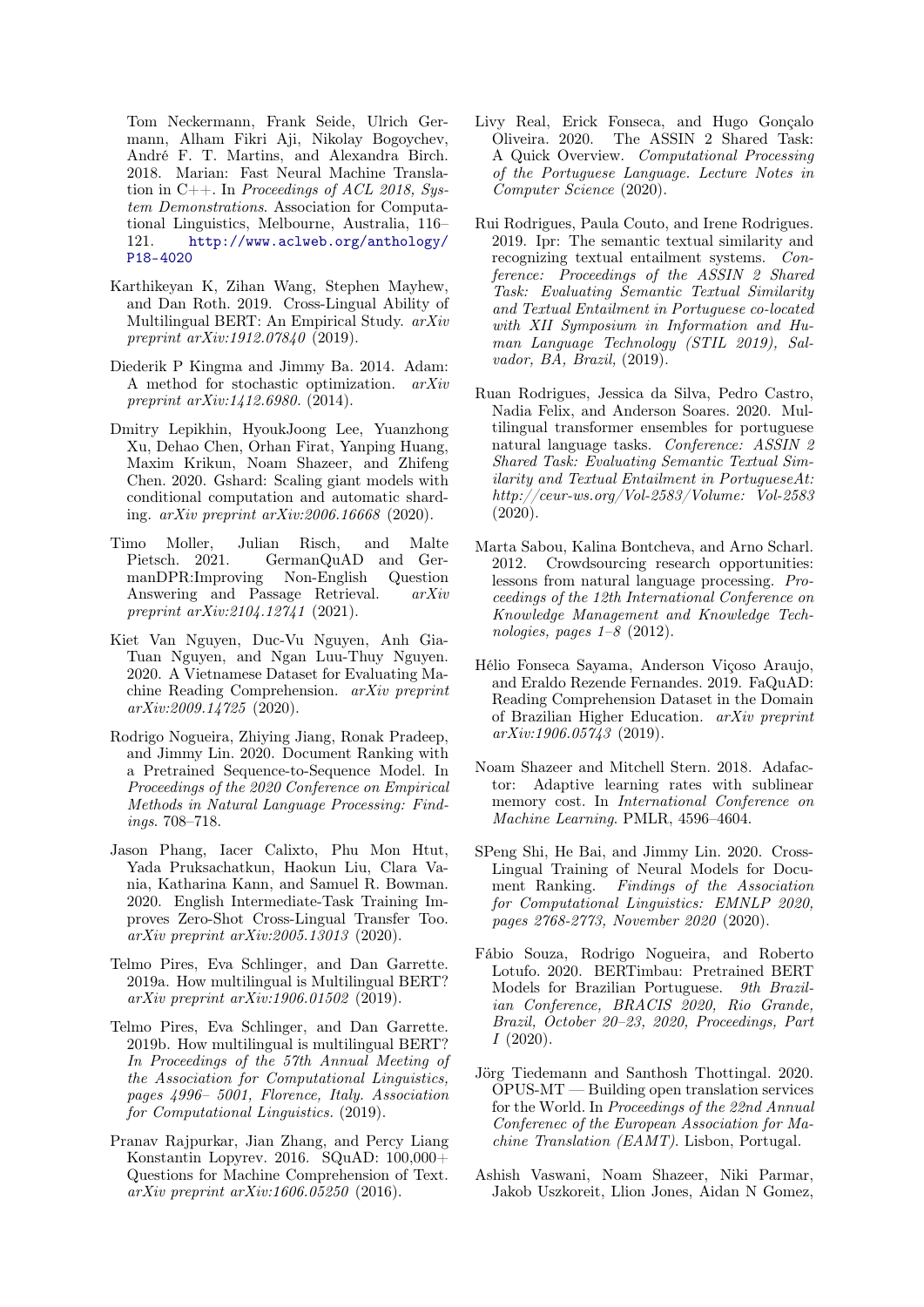Łukasz Kaiser, and Illia Polosukhin. 2017. Attention is all you need. In Advances in neural information processing systems. 5998–6008.

- <span id="page-11-3"></span>Adina Williams, Nikita Nangia, and Samuel Bowman. 2018. A Broad-Coverage Challenge Corpus for Sentence Understanding through Inference. In Proceedings of the 2018 Conference of the North American Chapter of the Association for Computational Linguistics: Human Language Technologies, Volume 1 (Long Papers) (New Orleans, Louisiana). Association for Computational Linguistics, 1112–1122. [http:](http://aclweb.org/anthology/N18-1101) [//aclweb.org/anthology/N18-1101](http://aclweb.org/anthology/N18-1101)
- <span id="page-11-4"></span>Thomas Wolf, Lysandre Debut, Victor Sanh, Julien Chaumond, Clement Delangue, Anthony Moi, Pierric Cistac, Tim Rault, Rémi Louf, Morgan Funtowicz, Joe Davison, Sam Shleifer, Patrick von Platen, Clara Ma, Yacine Jernite, Julien Plu, Canwen Xu, Teven Le Scao, Sylvain Gugger, Mariama Drame, Quentin Lhoest, and Alexander M. Rush. 2019. HuggingFace's Transformers: State-of-the-art Natural Language Processing. arXiv preprint arXiv:1910.03771 (2019).
- <span id="page-11-0"></span>Shijie Wu and Mark Dredze. 2019. Beto, Bentz, Becas: The Surprising Cross-Lingual Effectiveness of BERT. arXiv preprint arXiv:1904.09077 (2019).
- <span id="page-11-2"></span>Yonghui Wu, Mike Schuster, Zhifeng Chen, Quoc V Le, Mohammad Norouzi, Wolfgang Macherey, Maxim Krikun, Yuan Cao, Qin Gao, Klaus Macherey, et al. 2016. Google's Neural Machine Translation System: Bridging the Gap between Human and Machine Translation. arXiv preprint arXiv:1609.08144 (2016).
- <span id="page-11-1"></span>Linting Xue, Noah Constant, Adam Roberts, Mihir Kale, Rami Al-Rfou, Aditya Siddhant, Aditya Barua, and Colin Raffel. 2021. mT5: A massively multilingual pre-trained text-to-text transformer. arXiv:2010.11934 [cs.CL]
- <span id="page-11-5"></span>Peilin Yang, Hui Fang, and Jimmy Lin. 2017. Anserini: Enabling the Use of Lucene for Information Retrieval Research. In Proceedings of the 40th International ACM SIGIR Conference on Research and Development in Information Retrieval (Shinjuku, Tokyo, Japan) (SI-GIR '17). Association for Computing Machinery, New York, NY, USA, 1253–1256. [https:](https://doi.org/10.1145/3077136.3080721) [//doi.org/10.1145/3077136.3080721](https://doi.org/10.1145/3077136.3080721)

## 7 Appendix

In this section, we provide relevant statistics of the datasets that were used to compute the cost and latency numbers in Table [1.](#page-6-1)